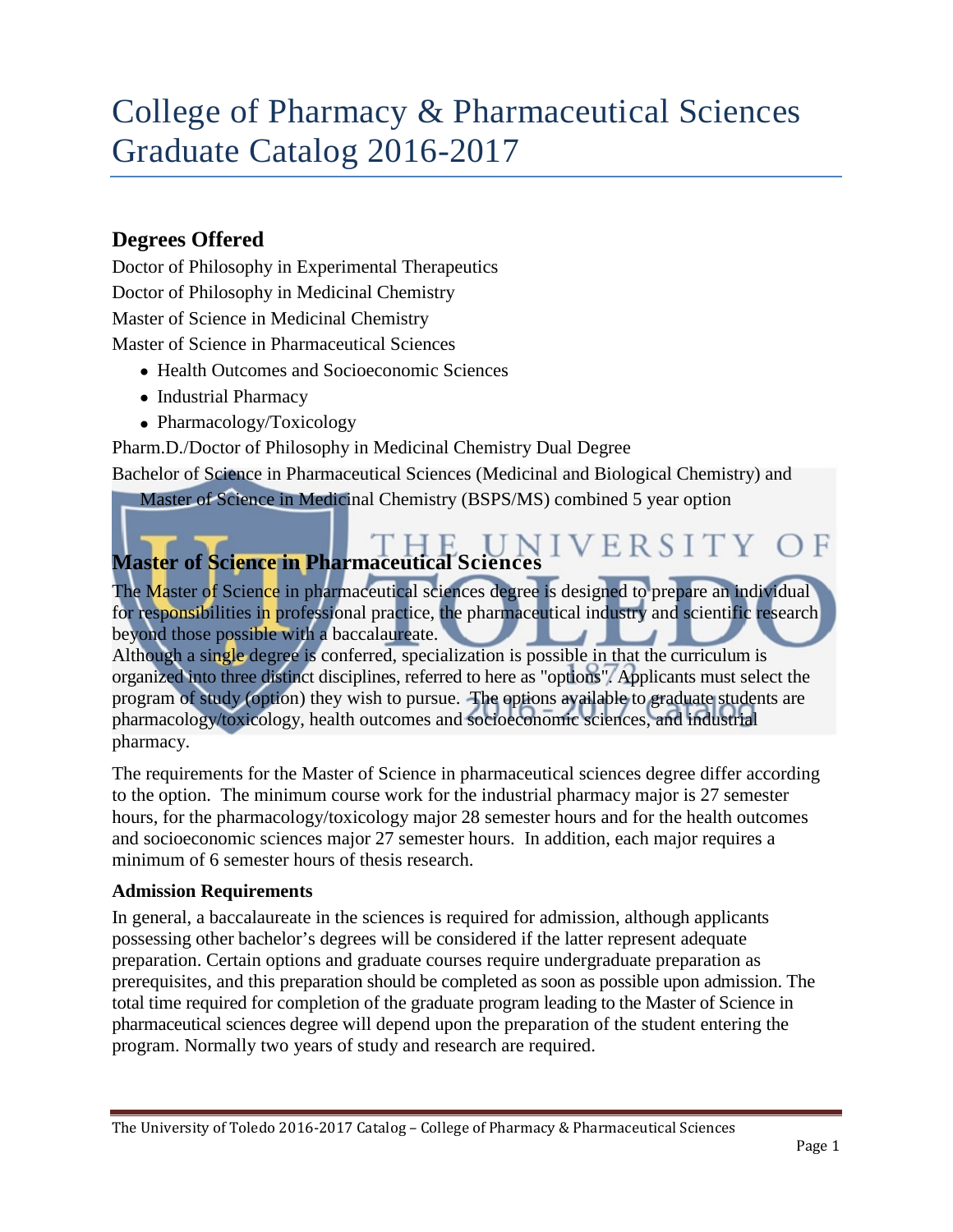The admission requirements of the College of Graduate Studies of the University apply. The basic requirement is a 2.7 (on a 4.0 scale) GPA on all undergraduate work leading to the bachelor's degree. Applicants having less than a 2.7 GPA on all undergraduate work will be considered for admission if other criteria for estimation of potential success in graduate studies are positive.

Each student must submit three copies of transcripts, one of which must be official and show all post-secondary academic work and degrees granted, three letters of recommendation from college faculty members acquainted with the applicant's character and ability, and scores from the aptitude portion of the GRE.

International students are required to take the TOEFL, which will be given in their own country by the Educational Testing Service.

Normally, acceptance will be decided by April 1 for admission during the following fall semester. The priority deadline for completed applications is January 15th. Complete applications received by this deadline will be considered for admission. Applications received after the January 15th deadline may also be considered, if positions are available in a program. International students are encouraged to submit applications one month prior to the stated deadline to allow for delays in international correspondence.

THE UNIVERSITY

# **Curriculum and Options – M.S. Program in Pharmaceutical Science**

**Pharmacology/Toxicology option:** A minimum of 28 semester hours of courses plu minimum of 6 thesis credit hours are required for the degree.  $1872$ 

# **Undergraduate courses required (or their equivalents):**

| Course          | Course Name                                             | <b>Credit Hours</b> |
|-----------------|---------------------------------------------------------|---------------------|
| <b>CHEM3710</b> | Physical Chemistry for the Biosciences I                | 3                   |
| <b>CHEM3720</b> | Physical Chemistry for the Biosciences II               | 3                   |
| <b>MATH1750</b> | Calculus for the Life Sciences I                        | $\overline{4}$      |
| <b>MATH1760</b> | Calculus for the Life Sciences II                       | 3                   |
| <b>MBC3310</b>  | Medicinal Chemistry I: Drug Action and Design           | 3                   |
| <b>MBC3320</b>  | Medicinal Chemistry II: Drug Targeting to Receptors     | 3                   |
| <b>MBC4300</b>  | Medicinal Chemistry III: Chemotherapy and Immunotherapy | 3                   |
| <b>PHCL2600</b> | Functional Anatomy and Pathophysiology I                | 4                   |
| <b>PHCL2620</b> | Functional Anatomy and Pathophysiology II               | $\overline{4}$      |
|                 |                                                         |                     |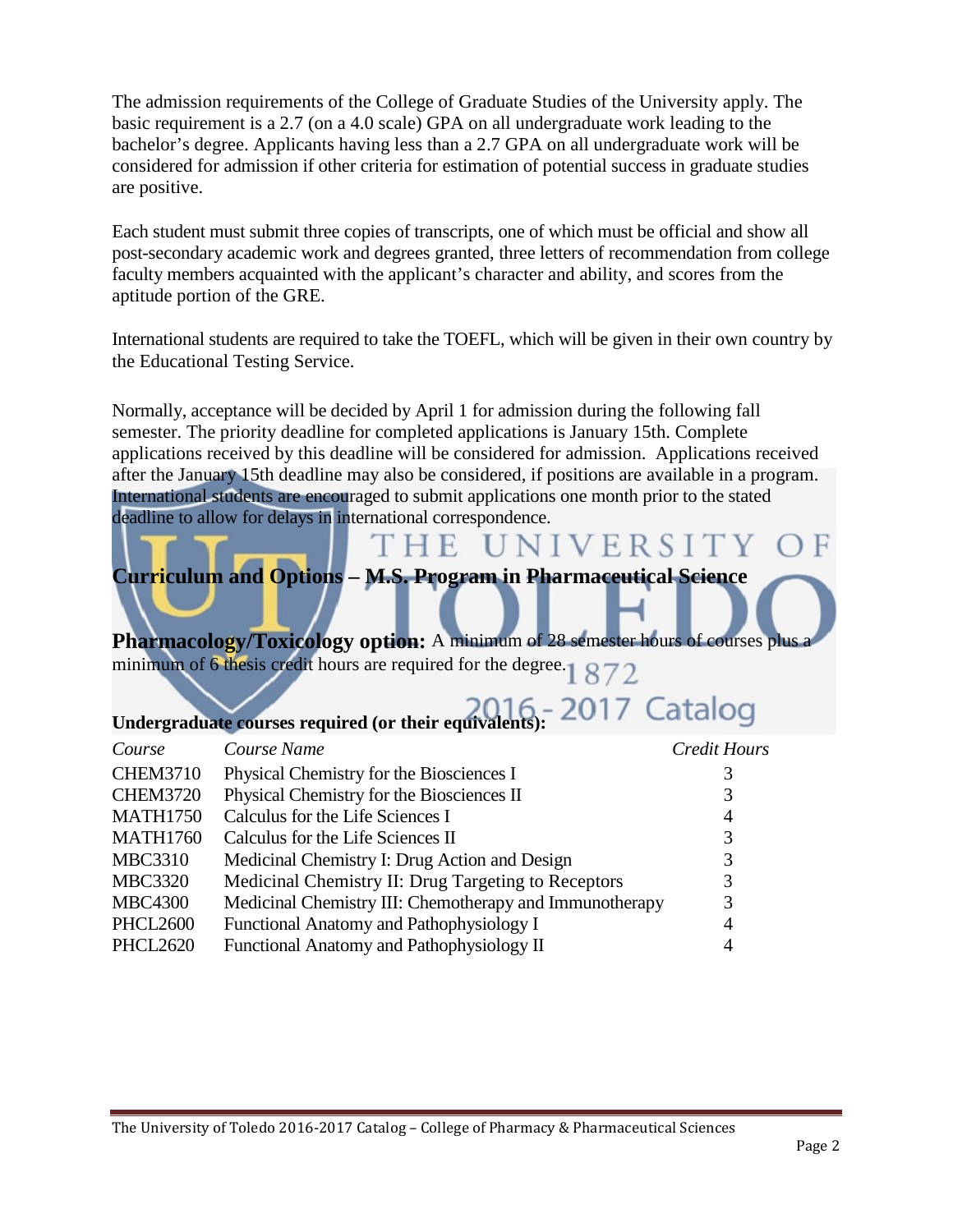#### **Graduate courses required:**

| Course           | Course Name                           | <b>Credit Hours</b> |
|------------------|---------------------------------------|---------------------|
| <b>PHCL5140</b>  | Interpretation of Pharmaceutical Data | 2                   |
| <b>PHCL5700</b>  | Pharmacology I                        | 3                   |
| <b>PHCL5720</b>  | Pharmacology II                       | 3                   |
| <b>PHCL5730</b>  | Toxicology I                          | 3                   |
| <b>PHCL5760</b>  | Toxicokinetics                        | 3                   |
| <b>PHCL6600</b>  | Seminar in Pharmacology               | $1**-2$             |
| PHCL6700         | Pharmacology III                      | 3                   |
| <b>PHCL6720</b>  | Pharmacology IV                       | 3                   |
| <b>PHCL6900*</b> | M.S. Thesis Research in Pharmacology  | $1-6$               |
| PHCL6920*        | M.S. Thesis Research in Pharmacology  | $1-6$               |

**\*6 credit hours are the required minimum; more than 6 credit hours can be taken. \*\*1 credit hour can only be taken for BSPS/MSPS combined degree.**

**Elective course work may be selected from the following (up to 6 credits of electives)\*\*\*:**

| <b>Course Name</b><br>Course                                                    | <b>Credit Hours</b>                                                                    |
|---------------------------------------------------------------------------------|----------------------------------------------------------------------------------------|
| <b>PHCL5750</b><br><b>Toxicology II</b>                                         |                                                                                        |
| PHCL5990**                                                                      | Problems in Pharmacology (highly recommended)<br>$A \times B \times S$<br>$A \times S$ |
|                                                                                 |                                                                                        |
| **May replace PHCL5700, 5720, 5730, 6700, 6720, and 5760 if these were          |                                                                                        |
| taken at UT at the undergraduate level as PHCL3700, 3730, 4730, 4810, 4820      |                                                                                        |
| and 4760, respectively, and a grade of B- or above was received for the course. |                                                                                        |
|                                                                                 |                                                                                        |
| <b>Advanced Immunology</b><br><b>MBC6100</b>                                    |                                                                                        |
| Biochemistry<br><b>MBC6550</b>                                                  | 1872                                                                                   |
| <b>Biochemical techniques</b><br><b>MBC5620</b>                                 | 2016 - 2017 Catalog                                                                    |
|                                                                                 |                                                                                        |

<sup>\*\*\*</sup>Other electives may be recommended by the department graduate committee.

BSPS-MSPS in Pharmaceutical sciences – PTox

The combination of BSPS and MSPS degrees in PTox gives students the ability and choice to elect to get two degrees in five years. Currently, BSPS students will take 3.5-4 years to graduate and MSPS students will take 2 years. This will take up to 1 year off of the combined BS-MSPS degree.

All BSPS degree requirements remain intact. The student electing this program will need to achieve two things. First, the student taking classes that are required courses in the BSPS curriculum are also taking most of what is required in the MSPS curriculum in PTox. Classes that are required in BSPS that may be waived for the Master's curriculum with an achieved grade of B- or better will be: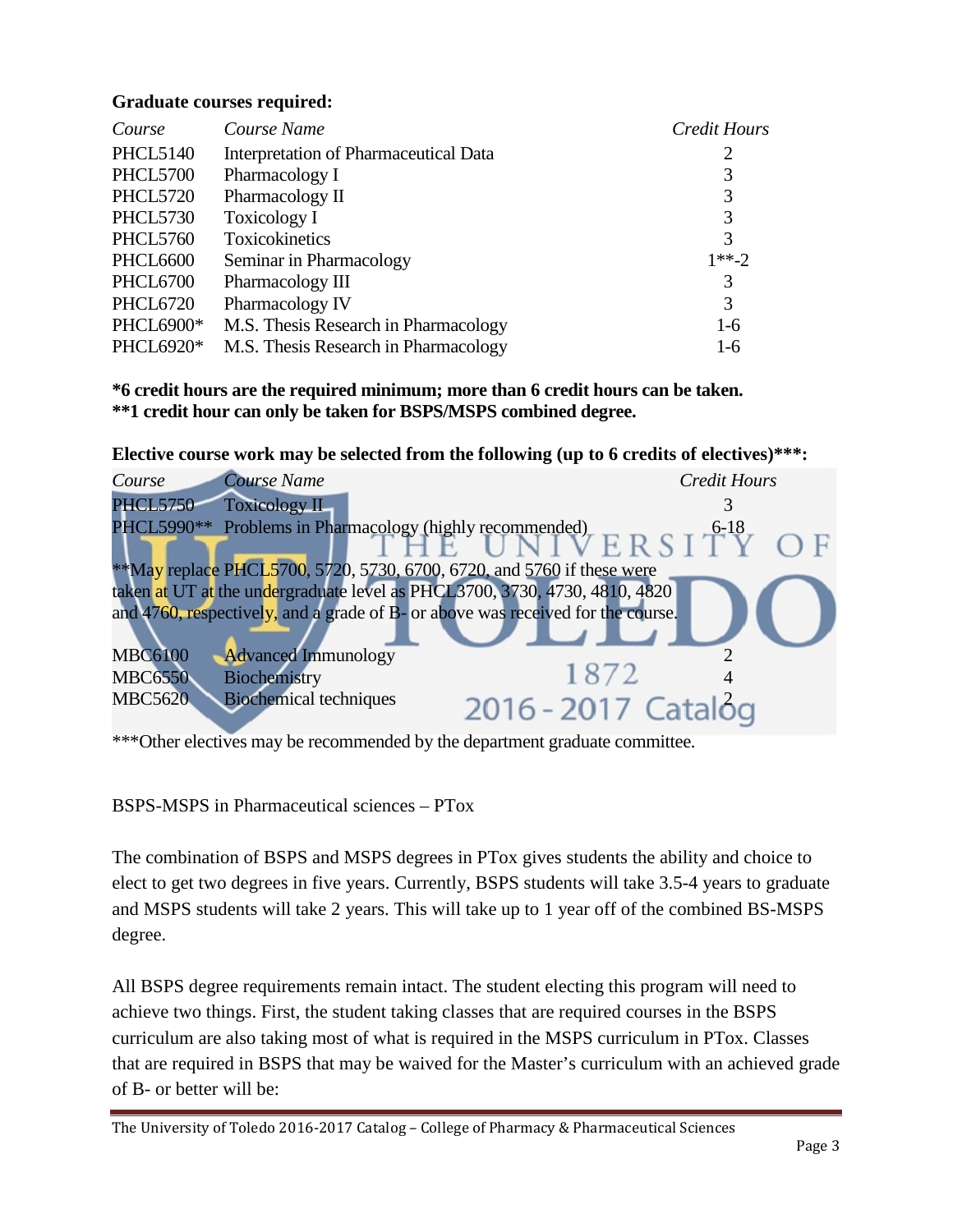| <b>PHCL</b> | 5700 | Pharmacology I   |  |
|-------------|------|------------------|--|
| <b>PHCL</b> | 5720 | Pharmacology II  |  |
| <b>PHCL</b> | 5730 | Toxicology I     |  |
| <b>PHCL</b> | 6700 | Pharmacology III |  |

This will leave the internship which must then be done in the summer between P1 and P2. To fulfill both the internship and degree credit requirements, this must be 9-12 credits during this summer. The student must do the internship and the Master's degree program thesis with the same PI. This allows ideas and training done in the internship phase to be carried forward in the Master's degree program.

Master's degree program students in this combined degree curriculum will be starting in the spring after graduation in December (9 credits). The Master's program will go through the summer (4-6 credits), following fall (10 credits) and spring (9 credits), and a possible 2 credit summer where the students would defend.

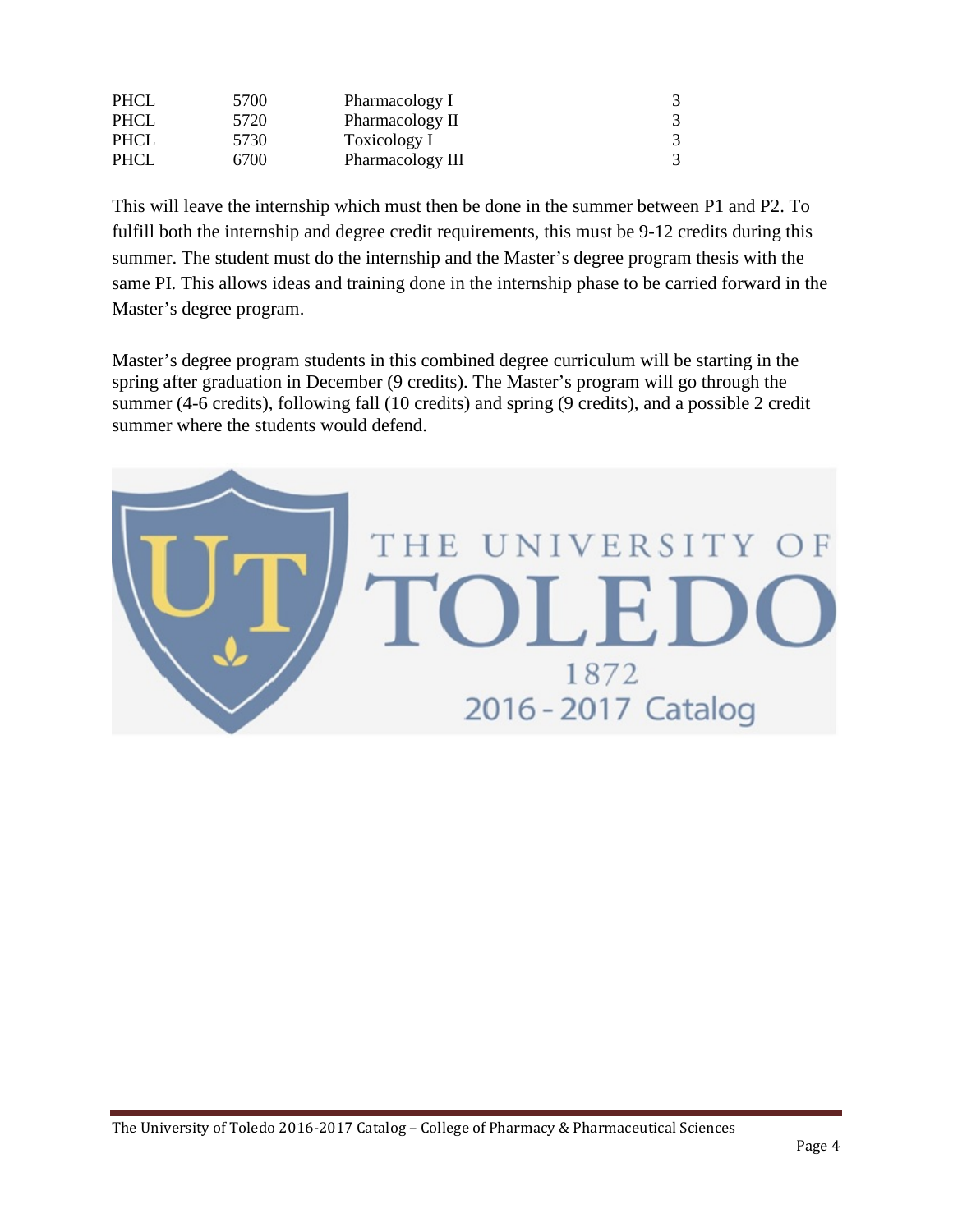**Health Outcomes and Socioeconomic Sciences option:** A minimum of 27 semester hours of course work plus a minimum of 6 thesis hours are needed for the degree. For students enrolled in the clinical track a minimum of 24 semester hours of course work plus a minimum of 6 thesis hours are needed for the degree. Candidates that would be eligible for the Clinical Track include: 1). University of Toledo students or graduates with eligibility based on satisfactory completion of PHPR 3260 (Pharmacy HealthCare Administration 1) and PHPR 4520 (Pharmacy HealthCare Administration 2) and 2) PharmD. graduates from other programs with eligibility reviewed on a case by case basis with respect to competencies in Pharmacy HealthCare Administration.

#### **Core Courses:**

| Course                | Course Name                                                                                         | <b>Credit Hours</b> |
|-----------------------|-----------------------------------------------------------------------------------------------------|---------------------|
| <b>PHPR 5260</b>      | Pharmacy & Healthcare Administration I                                                              | 2                   |
| <b>PUBH 6000</b>      | <b>Biostatistics</b>                                                                                | 3                   |
| <b>PHPR5590</b>       | Readings in Health Care Access and Cultural Competence                                              | $\overline{2}$      |
| <b>PHPR5610</b>       | Pharmacoeconomics and Outcomes Research I                                                           | $\overline{2}$      |
| <b>PHPR6600</b>       | Seminar in Health Outcomes and Socioeconomic Sciences                                               |                     |
| <b>PHPR6530</b>       | <b>Research Methods in Pharmacy Practice</b>                                                        | $\mathfrak{D}$      |
| <b>PHPR6960</b>       | Thesis Research in Pharmacy                                                                         | $1-6*$              |
| <b>PUBH 6060</b>      | <b>Advanced Biostatistics-</b>                                                                      | UNIVERSITY          |
| <b>Track Courses:</b> | *A minimum of 6 credit hours of Thesis Research in Pharmacy is required.                            |                     |
|                       | This major has 5 tracks. Each student must pick a tract in their first semester. Track courses must |                     |
|                       | be approved by the student's major advisor. Students may pick from the courses listed below or      |                     |
|                       | an equivalent/alternative course as deemed appropriate by their major advisor. Minimum of 9         |                     |
|                       | credit hours of track courses required.                                                             | 2016 - 2017 Catalog |
|                       | Program Tracks, with approved track courses are as follows:                                         |                     |
|                       | <b>1. Business Administration- Track Courses</b>                                                    |                     |
| $\bullet$             | <b>BUAD6100</b> Accounting for Strategic Decisions                                                  | 3                   |
| $\bullet$             | <b>BUAD6200 Corporate Finance</b>                                                                   | 3                   |
| $\bullet$             | BUAD6300 Strategic Marketing & Analysis                                                             | 3                   |
| $\bullet$             | <b>BUAD6500</b> International Business                                                              | $\overline{3}$      |
|                       | PHPR 5520 Pharmaceutical Marketing and Management                                                   | 3                   |
|                       | 2. Outcomes Research-Track Courses                                                                  |                     |
|                       | PUBH6600 Health Behavior                                                                            | 3                   |
|                       | <b>PUBH6460 Health Promotion Programs</b>                                                           | 3                   |

- PUBH6010 Public Health Epidemiology 3
- PUBH6030 Advanced Epidemiology 3 • PUBH6110 Categorical Data Analysis 3
- PHPR 6280 Medication Therapy and Disease State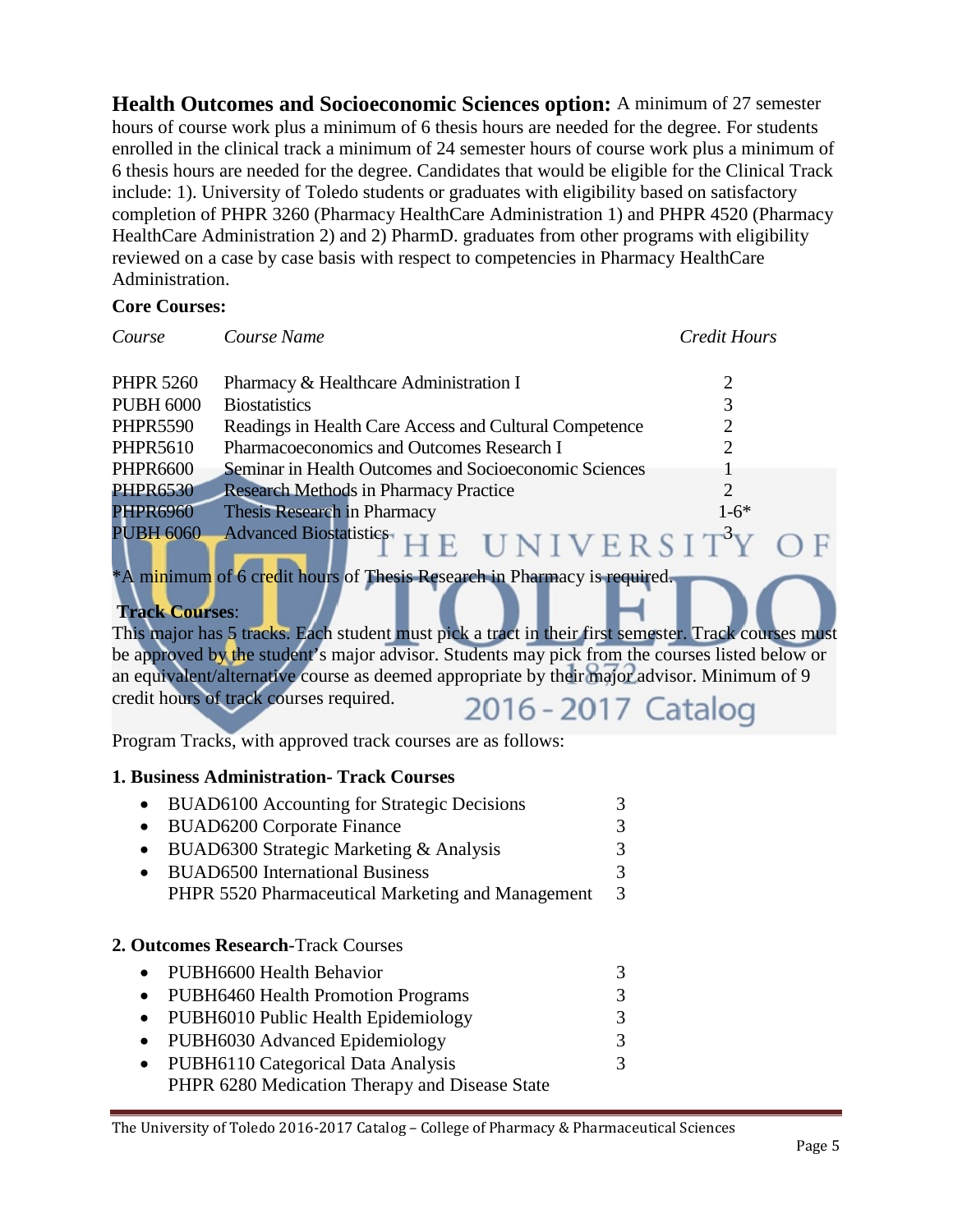|                                                   | 2              |
|---------------------------------------------------|----------------|
| <b>3. Pharmacoeconomics-Track Courses</b>         |                |
| PHPR5620 Pharmacoeconomics and Outcomes II        | 3              |
| <b>ECON5750 Health Economics</b>                  | 3              |
| <b>ECON5810 Econometrics Models and Methods I</b> | 4              |
| ECON5820 Econometrics Models and Methods II       | 4              |
| PUBH6110 Categorical Data Analysis.               | 3              |
| PUB 6010 Public Health Epidemiology               | 3              |
|                                                   |                |
| <b>4. Social Behavior Sciences- Track Courses</b> |                |
| PUBH6600 Health Behavior                          | 3              |
| PUBH6460 Health Promotion Programs                | 3              |
| <b>RESM6220 Measurement I</b>                     | 3              |
| PHPR 5520 Pharmaceutical Marketing & Management   | 3              |
| PHPR 6280 Medication Therapy and Disease State    |                |
| Management                                        | $\overline{2}$ |
|                                                   |                |
| <b>5. Clinical Science - Track Courses</b>        |                |
| DUDH6460 Hoolth Dramation Dragrams                | 2              |

#### $\mathcal{F}_1$  Health Promotion Programs  $\mathbf{U} \mathbf{N} \mathbf{I} \mathbf{V} \mathbf{E} \mathbf{R} \mathbf{S} \mathbf{I} \mathbf{T} \mathbf{Y} \mathbf{O} \mathbf{F}$ PUBH 6600 Health Behavior  $\Box$  E PUBH 6110 Categorical Data Analysis PUBH 6010 Public Health Epidemiology

**RESM 6220 Measurement I** 

All students admitted to this option, must comply with the policies and procedures stated in the 'graduate student handbook,' provided to students during orientation. Additional requirements, for successful completion of this degree option, are stated in the graduate handbook.

1872

**Industrial Pharmacy option:** A minimum of 27 credit hours of course work and a minimum of 6 credit hours of thesis work for a total of 33 required minimum credit hours for the degree.

#### **Undergraduate courses required:**

Courses will be evaluated for students with a B.S. in pharmacy, Pharm.D. or B.S.P.S. degree.

| Course         | Course Name                                              | Credit Hours  |
|----------------|----------------------------------------------------------|---------------|
| <b>MBC3550</b> | Physiological Chemistry I: Structure and Function        |               |
|                | of Biological Macromolecules                             | 3             |
| <b>MBC3560</b> | Physiological Chemistry II: Chemical Regulation of Cells |               |
|                | and Organisms                                            | $\mathcal{R}$ |
| P              | $\cdots$ are the set of $\cdots$<br>TM.<br>1.731         |               |

| PHPR3070 | Pharmaceutics and Pharmaceutical Technology I and |  |
|----------|---------------------------------------------------|--|
|          |                                                   |  |

The University of Toledo 2016-2017 Catalog – College of Pharmacy & Pharmaceutical Sciences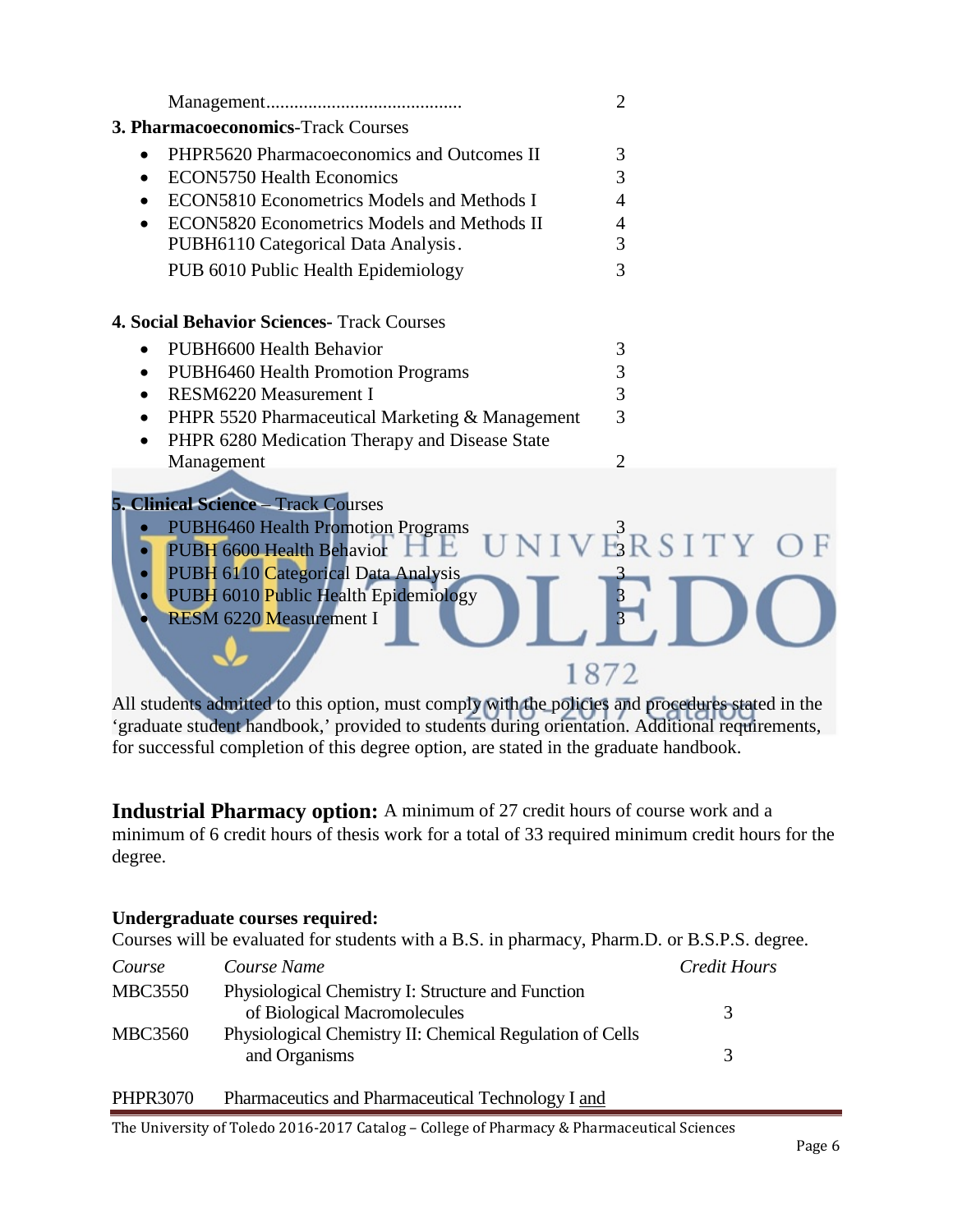| <b>PHPR3080</b> | Pharmaceutics and Pharmaceutical Technology II |     |
|-----------------|------------------------------------------------|-----|
|                 |                                                | 8-9 |
| <b>CHEM3710</b> | Physical Chemistry for the Biosciences I and   |     |
| <b>CHEM3720</b> | Physical Chemistry for the Biosciences II and  |     |
|                 | CHEM3730 Physical Chemistry I                  |     |

#### **Graduate required courses:**

| Course           | Course Name                                                                                | <b>Credit Hours</b> |
|------------------|--------------------------------------------------------------------------------------------|---------------------|
| <b>PHPR5680</b>  | <b>Parenteral Manufacturing</b>                                                            |                     |
| <b>PHPR5681</b>  | Parental Manufacturing Lab                                                                 |                     |
| <b>PHPR5690</b>  | Dosage Form Design                                                                         | 3                   |
| <b>PHPR5700</b>  | Equilibrium Phenomenon                                                                     | $\overline{2}$      |
| <b>PHPR5720</b>  | <b>Pharmaceutical Rate Processes</b>                                                       | 3                   |
| <b>PHCL5760</b>  | Toxicokinetics                                                                             | $\overline{2}$      |
| <b>PHPR 5770</b> | <b>Advanced Drug Delivery Systems -1</b>                                                   | 3                   |
| <b>PUBH6000</b>  | <b>Biostatistics</b>                                                                       | 3                   |
| <b>CHEM6310</b>  | <b>Separation Methods</b>                                                                  | 3                   |
| <b>CHEM6350</b>  | <b>Separation Methods Lab</b>                                                              |                     |
| <b>PHPR6850</b>  | <b>Product Development</b>                                                                 |                     |
| <b>PHPR6950</b>  | Seminar                                                                                    |                     |
|                  | PHPR 6960 MS Thesis Research in Pharmacy UNIVERSIT6Y                                       |                     |
|                  | * seminar course must be taken 2 times therefore 2 credit hours total to meet requirements |                     |
|                  | <b>Electives (Not required, optional):</b>                                                 |                     |
| Course           | <b>Course Name</b><br>1872                                                                 | <b>Credit Hours</b> |
| <b>MBC5620</b>   | <b>Biochemical Techniques</b>                                                              |                     |
| <b>PHPR5710</b>  | Selected Topics in Pharmaceutical Technology 2017 Catal230                                 |                     |
| <b>PHPR5990</b>  | <b>Problems in Pharmacy Practice</b>                                                       | 1-6                 |
| <b>PHPR6530</b>  | Research Methods in Pharmacy Practice                                                      | 3                   |
| <b>CHEM6810</b>  | Materials Science I                                                                        |                     |
| <b>CHEM6820</b>  | Materials Science II                                                                       |                     |
| <b>CHEM6980</b>  | Special Topics in Chemistry                                                                | $1 - 4$             |

Applicants for the health outcomes and socioeconomic sciences and industrial pharmacy options who possess a B.S. in pharmacy, Pharm.D. or bachelor of science in pharmaceutical sciences degree from an ACPE-accredited institution will be given preference for admission into those options. International applicants must have earned pharmacy degrees from their home institutions.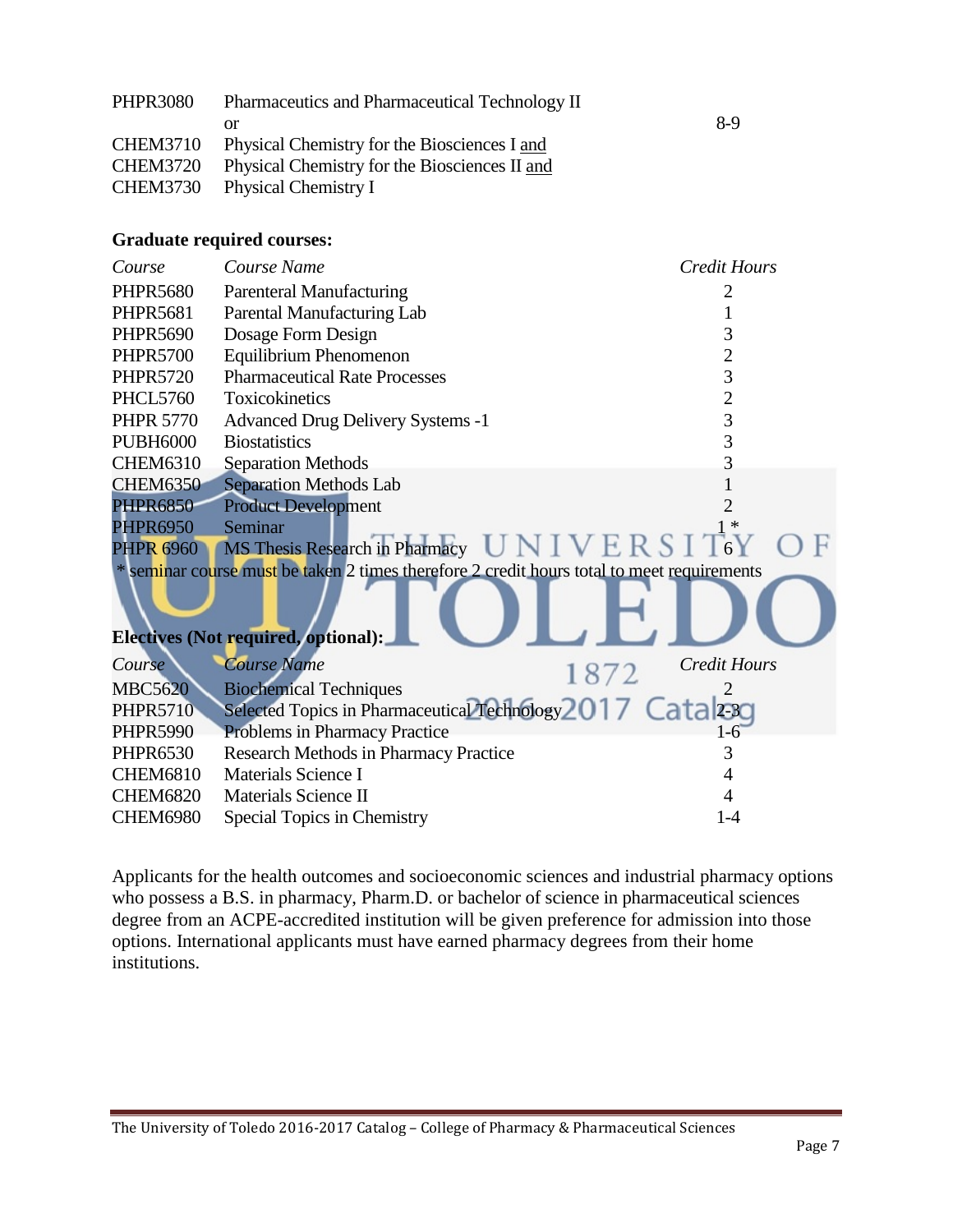## **Master of Science in Medicinal Chemistry**

#### **Admission Requirements**

Satisfactory completion of a bachelor's degree in chemistry, biology, pharmacy or a related discipline is required. It is assumed the undergraduate training will include differential and integral calculus, college physics, a one-year course in general and inorganic chemistry including a laboratory, a one-year course in organic chemistry including a laboratory, and training in analytical chemistry. An undergraduate course in physical chemistry is recommended.

The admission requirements of the College of Graduate Studies of the University apply.

#### **Degree Requirements**

Master's students need to complete the following courses as partial fulfillment of their requirement for an M.S. degree:

| Course         | Course Name                         | <b>Credit Hours</b>                                                                                  |
|----------------|-------------------------------------|------------------------------------------------------------------------------------------------------|
| <b>MBC5100</b> | <b>Ethical Conduct of Research</b>  |                                                                                                      |
| <b>MBC5900</b> | <b>Medicinal Chemistry Seminar</b>  | $3-4^a$                                                                                              |
| <b>MBC6190</b> | <b>Advanced Medicinal Chemistry</b> | 4                                                                                                    |
| <b>MBC6960</b> | M.S. Thesis Research in             |                                                                                                      |
|                | <b>Electives</b>                    | Medicinal Chemistry $\Gamma$ H E UNIVERSI <sup>616</sup> OF                                          |
| Total          |                                     | 30 <sup>d</sup>                                                                                      |
|                |                                     | <sup>a</sup> One hour can be taken during each semester (fall or spring, not summer). A minimum of 3 |

credit hours are required, up to 4 count towards degree completion.

 $<sup>b</sup>$  A minimum of 6 hours are required, up to 16 hours count toward degree completion.</sup>

- c Other 5000- to 6000-level courses should be taken as electives, as advised. A minimum of 5 hours of electives are required, but more than 5 hours can be taken and will be counted towards degree completion. Typically, students with more biological interests will take MBC 6550 Biochemistry and/or MBC 6200 Biomedicinal Chemistry as electives and students with more chemical interests will take CHEM 6400 Advanced Organic Chemistry and CHEM 6410 Organic Synthesis.
- d The total number of credit hours at the graduate level (course numbers 5000 and 6000) including classroom courses, seminar and M.S. Thesis Research needs to be at least 30. This total can be achieved in different ways by varying the number of seminar, research and electives while maintaining the range limits for each category specified above.

#### **In addition, the following items also must be completed:**

- 1. Preparation of a written M.S. thesis based upon the results of an original research investigation performed by the student during the M.S. program at The University of Toledo.
- 2. Successful oral defense of the thesis before the thesis advisory committee (consisting of the thesis adviser and two other members) and presentation of the results of the thesis research in a seminar before the Department of Medicinal and Biological Chemistry.
- 3. Acceptance of this thesis by the M.S. thesis adviser and the thesis advisory committee.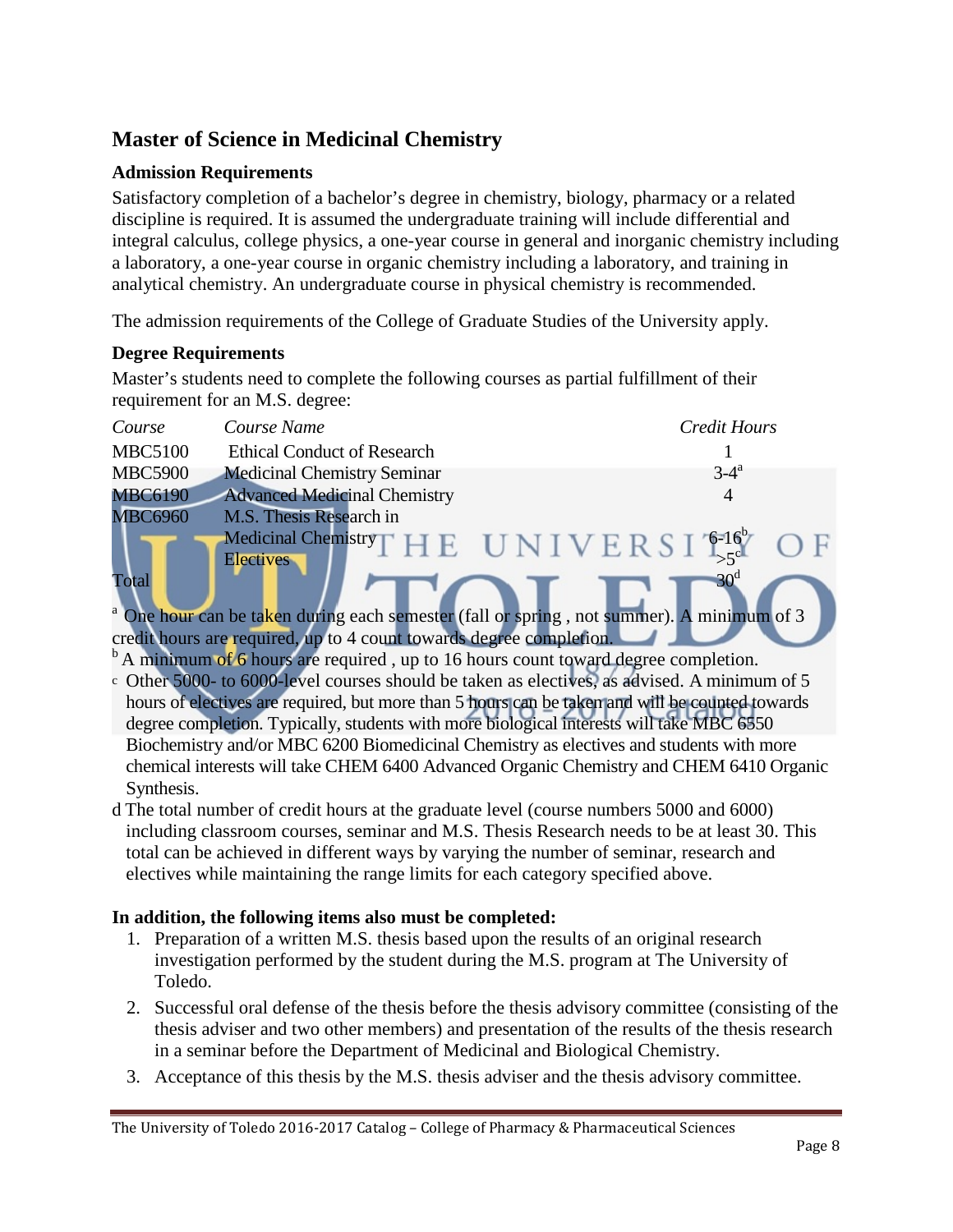- 4. Maintenance of a cumulative graduate GPA of 3.0 or higher.
- 5. One semester of experience as a teaching assistant. The program believes experience in teaching is critical to solidifying the student's understanding of the basics of the field and improving communication skills.

#### **Medicinal and Biological Chemistry (MBC) Major & Master of Science (M.S.) in Medicinal Chemistry (MC) Option**

#### **Admission Requirements**

Students need to meet the requirements for entry into the Bachelor of Science of Pharmaceutical Science (BSPS) program. At the beginning of the second semester of their P1 year (spring semester, third year of study) the student applies for provisional acceptance into the graduate program and identifies an MBC faculty mentor for an in-house internship to be taken during the summer between the P1 and P2 year. Once the BSPS degree is awarded the student will be fully accepted into the graduate program. The internship mentor will become the graduate advisor of the student.

#### **Program Requirements**

The pre-professional division (year 1 and 2) requirements are the same as for the BSPS program as are the requirements for entry into the professional division. When students enter the professional division of the College of Pharmacy and Pharmaceutical Sciences they are in their P1 year (3rd year of study). The requirements for the P1 and P2 years are listed below:

**Medicinal and Biological Chemistry Professional Division Curriculum**

|                                       | 1872                                                                                                                                                                                                                                                                                                                                                                                                                                                                                               |
|---------------------------------------|----------------------------------------------------------------------------------------------------------------------------------------------------------------------------------------------------------------------------------------------------------------------------------------------------------------------------------------------------------------------------------------------------------------------------------------------------------------------------------------------------|
| <b>Course Name</b>                    | 2016 - 201 <sup>CreditHours</sup> log                                                                                                                                                                                                                                                                                                                                                                                                                                                              |
|                                       |                                                                                                                                                                                                                                                                                                                                                                                                                                                                                                    |
| Techniques in Pharmaceutical and      |                                                                                                                                                                                                                                                                                                                                                                                                                                                                                                    |
| <b>Medicinal Chemistry</b>            | $\overline{2}$                                                                                                                                                                                                                                                                                                                                                                                                                                                                                     |
| Techniques in Pharmaceutical and      |                                                                                                                                                                                                                                                                                                                                                                                                                                                                                                    |
| <b>Medicinal Chemistry Laboratory</b> |                                                                                                                                                                                                                                                                                                                                                                                                                                                                                                    |
| Pharmacology I                        | 3                                                                                                                                                                                                                                                                                                                                                                                                                                                                                                  |
| 3550. Physiological Chemistry I       | 3                                                                                                                                                                                                                                                                                                                                                                                                                                                                                                  |
|                                       | 3                                                                                                                                                                                                                                                                                                                                                                                                                                                                                                  |
|                                       | $\overline{2}$                                                                                                                                                                                                                                                                                                                                                                                                                                                                                     |
|                                       |                                                                                                                                                                                                                                                                                                                                                                                                                                                                                                    |
|                                       |                                                                                                                                                                                                                                                                                                                                                                                                                                                                                                    |
|                                       | 2                                                                                                                                                                                                                                                                                                                                                                                                                                                                                                  |
|                                       | 3                                                                                                                                                                                                                                                                                                                                                                                                                                                                                                  |
|                                       | 3                                                                                                                                                                                                                                                                                                                                                                                                                                                                                                  |
|                                       | 3                                                                                                                                                                                                                                                                                                                                                                                                                                                                                                  |
|                                       |                                                                                                                                                                                                                                                                                                                                                                                                                                                                                                    |
|                                       | 1-4                                                                                                                                                                                                                                                                                                                                                                                                                                                                                                |
| MBC 3340                              | <b>First Semester</b><br>MBC 3310 Medicinal Chemistry I<br>MBC 3330<br><b>PHCL 3700</b><br>MBC Laboratory (Recommend MBC 3880) <sup>1</sup><br>Major Elective<br>Second Semester*<br>MBC 3100 Practices in Pharmaceutical Research<br>MBC 3320 Medicinal Chemistry II<br>MBC 3560 Physiological Chemistry II<br>PHCL 3730 BSPS Pharmacology II<br>MBC Laboratory (Recommend MBC 3880) <sup>1</sup><br>Major Elective (Recommend MBC $3100^2$ )<br>Major Elective (Recommend MBC 4870) <sup>2</sup> |

The University of Toledo 2016-2017 Catalog – College of Pharmacy & Pharmaceutical Sciences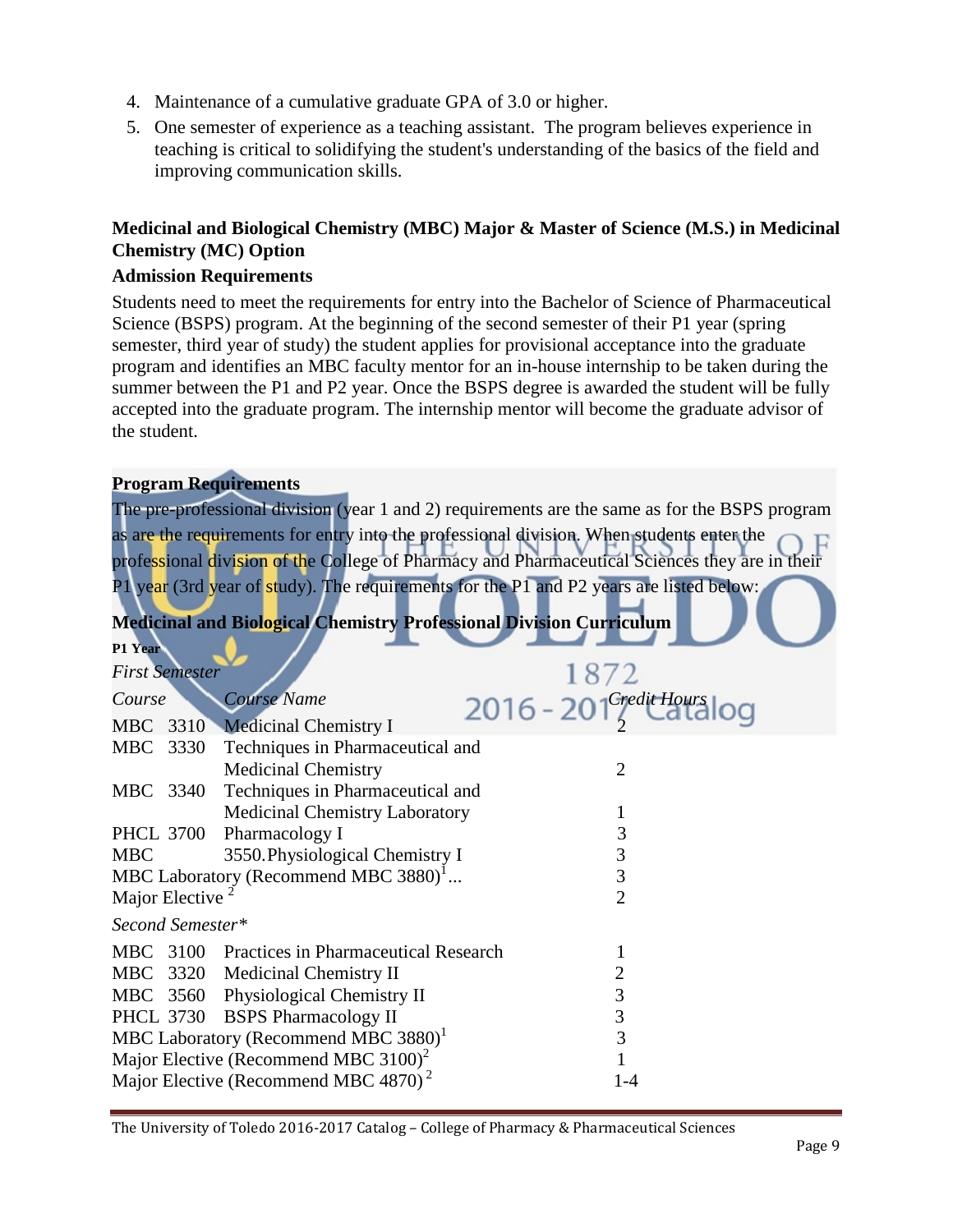| Third semester (Summer)                                               |               |
|-----------------------------------------------------------------------|---------------|
| MBC $4780$ Internship in Med. & Biol. Chem <sup>4</sup>               | $6-12$        |
| P <sub>2</sub> Year                                                   |               |
| <b>First Semester</b>                                                 |               |
| MBC $4710$ Targeted Drug Design <sup>3</sup>                          | 3             |
| Major Elective (Recommend MBC 4850) <sup>2</sup>                      | $1 - 10$      |
| MBC Laboratory (Recommend MBC $4880$ ) <sup>1</sup> or Major Elective | $\mathcal{R}$ |

Graduation December giving 3.5 years for the B.S.P.S. MBC degree completion  $+$ 

<sup>1</sup>The MBC major requires that 3 semester hours of laboratory instruction be taken at the 3000 level or higher in a course taught by the MBC Department. Completion of 3 semester hours of any of the following courses will satisfy this requirement: MBC 3880, MBC 4850, MBC 4870, MBC 4880, MBC 4900, MBC 4950, or MBC 4960. MBC 3850 Microbiology & Immunology Lab, 1 semester hour credit does not satisfy this requirement *unless* it is taken with an additional 2 credit hours of any of the other approved laboratories listed above.

| $2$ To be chosen from the MBC electives list. (see College of Pharmacy and Pharmaceutical                        |  |
|------------------------------------------------------------------------------------------------------------------|--|
| Sciences Catalogue)<br>THE UNIVERSITY OF                                                                         |  |
| ${}^{3}$ MBC 4720, Advances in Drug Design, when offered, will also fulfill the requirement.                     |  |
| * At the beginning of the second semester the student identifies a MBC faculty mentor for an in-                 |  |
| house internship and applies for provisional acceptance to the graduate school.                                  |  |
|                                                                                                                  |  |
| <sup>4</sup> Internship must be taken in the summer before the P2 year <sup>2</sup> with an in house MBC faculty |  |
| mentor who will then be the mentor for the M.S. degree. $2017$ Catalog                                           |  |

+ Once the B.S.P.S. degree is awarded the student can move from provisional to accepted in the graduate program. Requirements to be fulfilled for the MS MC degree are given directly above

The student would begin the master's portion in the spring semester following the B.S.P.S. MBC graduation at the end of the Fall term, and could complete the M.S. degree by the end of the Spring semester of the following year. Therefore the two degrees, B.S.P.S. MBC and M.S. MC, could be accomplished in 5 calendar years.

### **Doctor of Philosophy in Medicinal Chemistry**

#### **Admission Requirements**

.

Satisfactory completion of a bachelor's degree in chemistry, biology, pharmacy or a related discipline is required. It is assumed that the undergraduate training will include differential and integral calculus, college physics, a one-year course in general and inorganic chemistry including a laboratory, a one-year course in organic chemistry including a laboratory, and training in analytical chemistry. An undergraduate course in physical chemistry is recommended.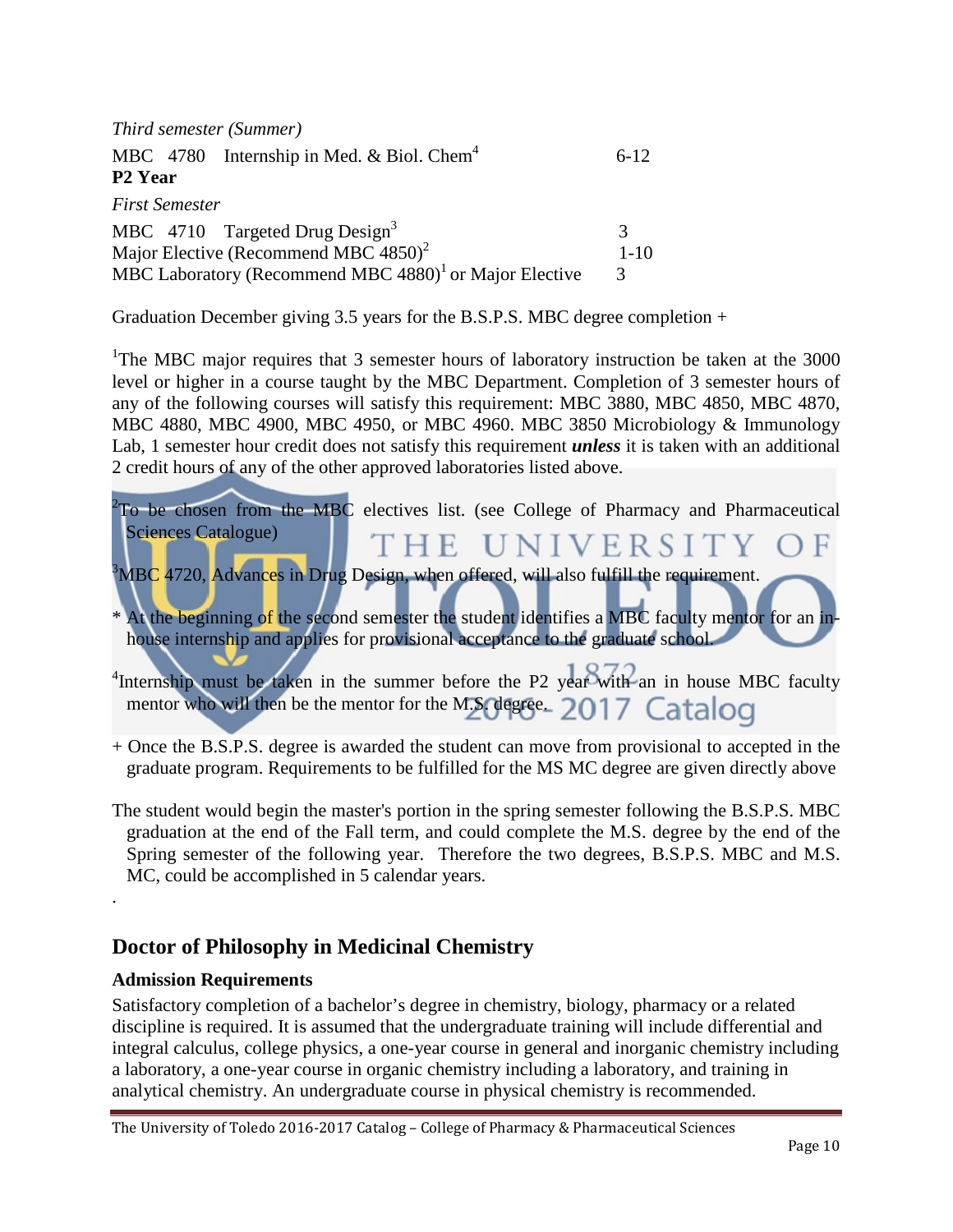The ability to excel in graduate studies and research must be evident based on grades from undergraduate studies, recommendations from college faculty, results from standardized aptitude and achievement examinations (Graduate Record Examination), and performance in research and independent study.

Students with M.S. degrees in medicinal chemistry or related fields may be admitted directly to the Ph.D. program. Students without M.S. degrees may be admitted directly to the Ph.D. program, but must take 30 credits at the master's level prior to accruing doctoral level credits.

Ph.D. students need to complete the following courses as partial fulfillment of their requirement for a Ph.D. degree. Additional graduate courses (5000 to 8000 level) may be required, as advised during the development of each student's plan of study.

| Course             | Course Name                                                                                                           | <b>Credit Hours</b> |
|--------------------|-----------------------------------------------------------------------------------------------------------------------|---------------------|
| MBC5100/7100       | <b>Ethical Conduct of Research</b>                                                                                    |                     |
| MBC 5900/7900      | <b>Medicinal Chemistry Seminar</b>                                                                                    | $6-8^a$             |
| MBC6190/8190       | <b>Advanced Medicinal Chemistry</b>                                                                                   |                     |
| MBC6200/8200       | <b>Biomedicinal Chemistry</b>                                                                                         |                     |
| MBC6300/8300       | <b>Biomedicinal Chemistry Laboratory I</b>                                                                            |                     |
| MBC6310/8310       | <b>Biomedicinal Chemistry Laboratory II</b>                                                                           |                     |
| MBC6550/8550       | Biochemistry                                                                                                          |                     |
| <b>MBC8960</b>     | Ph.D. Dissertation Research in Medicinal                                                                              |                     |
|                    | Chemistry<br><b>Electives</b>                                                                                         | $>30^{6}$           |
| Total              |                                                                                                                       |                     |
|                    | <sup>a</sup> One hour can be taken during each semester (fall or spring, not summer). A minimum of 6                  |                     |
|                    | hours, taken over 6 semesters, are required, up to 8 hours count towards degree completion.                           |                     |
| degree completion. | <sup>b</sup> A minimum of 30 hours are required, but more than 30 hours can be taken and count towards<br>$2016 - 20$ |                     |
|                    | o Other 5000- and above level courses should be taken as electives, as advised. A minimum of 8                        |                     |

hours are required, but more than 8 hours can be taken and will be counted towards degree completion. The following is a list of recommended elective courses:

#### Chemistry Courses

| Course                 | Course Name                       | <b>Credit Hours</b> |
|------------------------|-----------------------------------|---------------------|
| <b>CHEM6330</b>        | Spectroscopic Methods             | $2 - 4$             |
| CHEM6400/8400          | <b>Advanced Organic Chemistry</b> | $2 - 4$             |
| CHEM6410/8410          | Organic Synthesis                 | $2 - 4$             |
| <b>CHEM6420</b>        | <b>Physical Organic Chemistry</b> | $2 - 4$             |
| CHEM6510/8510          | Protein Chemistry                 | $2 - 4$             |
| CHEM6520/8520          | Enzymology                        | $2 - 4$             |
| CHEM6530/8530          | Nucleic Acid Chemistry            | $2 - 4$             |
| <b>Biology Courses</b> |                                   |                     |
| Course                 | Course Name                       | <b>Credit Hours</b> |

The University of Toledo 2016-2017 Catalog – College of Pharmacy & Pharmaceutical Sciences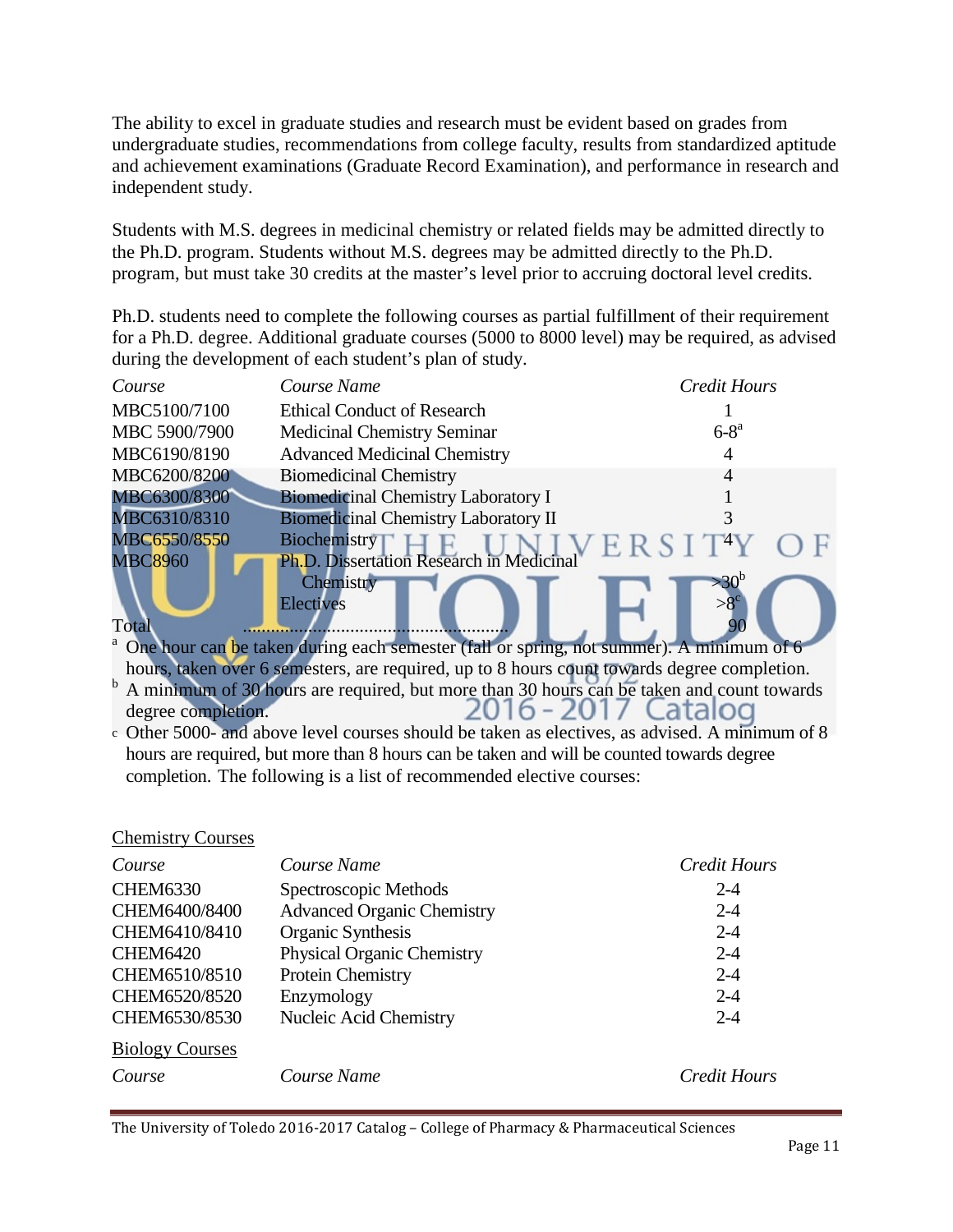| BIOL6010/8010 | <b>Advanced Molecular Biology</b>                     | 4            |
|---------------|-------------------------------------------------------|--------------|
| BIOL6020/8020 | <b>Advanced Molecular Biology Laboratory</b>          | 3            |
| BIOL6090/8090 | <b>Advanced Cell Biology</b>                          | 4            |
| BIOL6100/8100 | Research Methodology: Cell and Molecular Biology      | 3            |
|               | Medicinal and Biological Chemistry Courses            |              |
| Course        | Course Name                                           | Credit Hours |
| MBC5380/7380  | <b>Medicinal and Poisonous Plants</b>                 | 3            |
| MBC6100/8100  | Advanced Immunology                                   | 2            |
| MBC6800/8800  | Methods in Biotechnology                              | 3            |
|               | Other 5000/7000 or 6000/8000 level courses as advised |              |

In addition, all students must satisfy the following:

- 1. Minimum of 60 semester hours of graduate credit beyond the master's level ( course numbers 7000 and above ), including a minimum of 15 hours of courses, laboratories and seminars (exclusive of dissertation research) and a minimum of 30 hours of Ph.D. dissertation research.
- 2. Satisfactory overall performance on a written qualifying examination covering graduatelevel medicinal chemistry, biochemistry and either organic chemistry or advanced cell/molecular biology.
- 3. Selection of a doctoral research adviser, preparation of an acceptable written Ph.D. dissertation proposal in consultation with the adviser, and the satisfactory oral defense of the proposal before the dissertation advisory committee. The written qualifying examination and the defense of the dissertation proposal will constitute the examination requirements necessary for advancement to candidacy for the Ph.D. in medicinal chemistry. The chair of the doctoral dissertation advisory committee will be the student's doctoral research adviser. The dissertation advisory committee will consist of two additional Medicinal and Biological Chemistry Department faculty plus one member from outside the student's department or college.
- 4. Subsequent to admission to candidacy for the Ph.D. degree, the student is expected to spend a minimum of two semesters in full-time study at The University of Toledo.
- 5. Preparation of a Ph.D. dissertation based on the results of an original research investigation performed by the student during his/her Ph.D. program at The University of Toledo.
- 6. Presentation of the results of the dissertation research in a public seminar before the Department of Medicinal and Biological Chemistry and successful oral defense of the dissertation before the dissertation advisory committee.
- 7. Acceptance of the dissertation by the Ph.D. dissertation adviser and the dissertation advisory committee.
- 8. Maintenance of a cumulative graduate GPA of 3.0 or higher.
- 9. Three semesters of experience as a teaching assistant. The program believes experience in teaching is critical to solidifying the student's understanding of the basics of the field and improving communication skills.

The University of Toledo 2016-2017 Catalog – College of Pharmacy & Pharmaceutical Sciences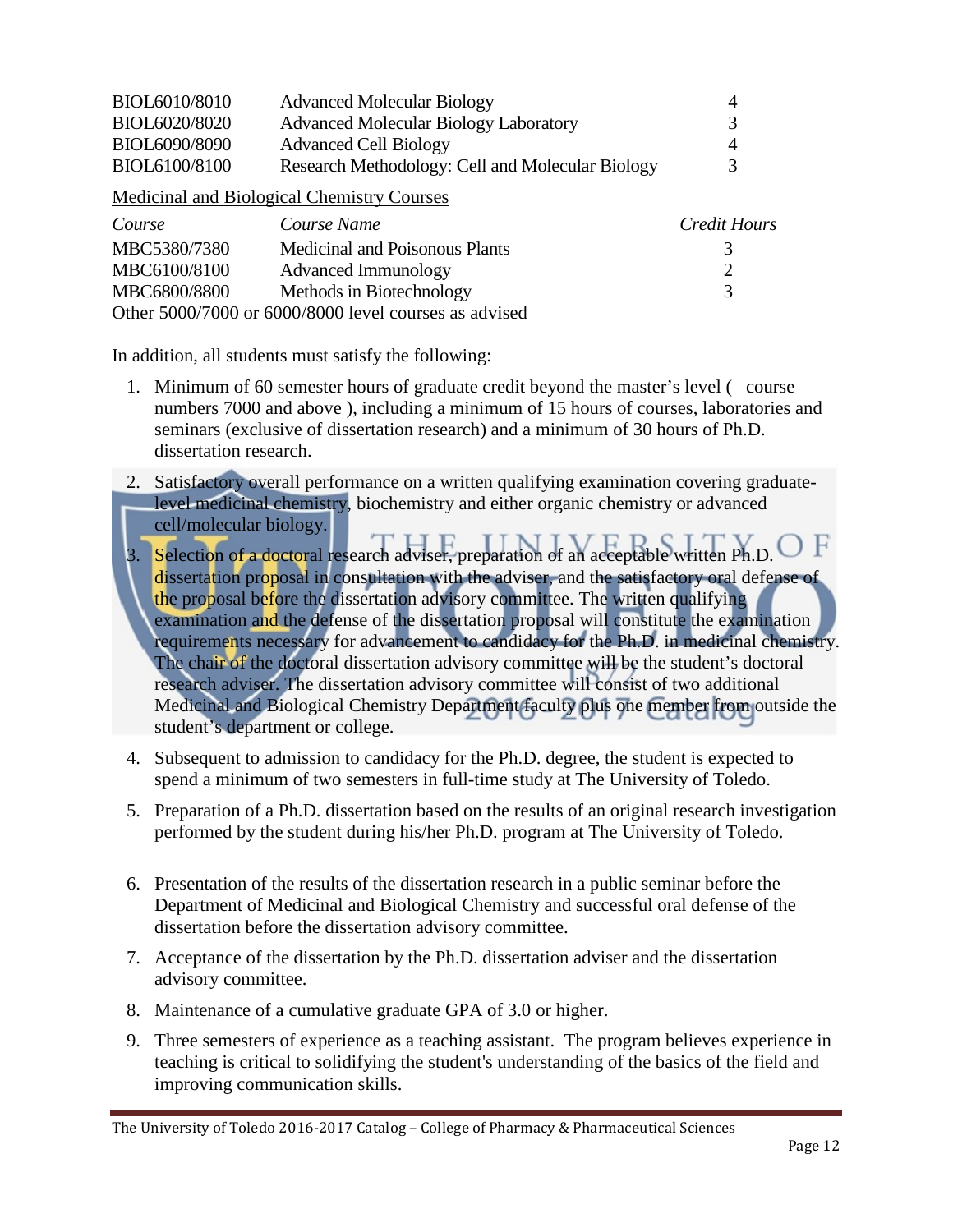## **Doctor of Philosophy in Experimental Therapeutics**

#### **Program Overview**

Experimental therapeutics is the integration of basic and applied sciences focused on the study and development of new treatments for human disease. Research in experimental therapeutics seeks to understand human diseases from the molecular level to the whole organism in order to develop rational approaches for new pharmacological treatments. In addition, experimental therapeutics includes the development of new therapies through systematic investigation at increasing levels of complexity ranging from individual molecules and proteins, to cellular and tissue based assays and to the whole organism. The purpose of the program is to train students at the doctoral level who can translate discoveries in the laboratory to therapies in a clinical setting.

#### **Admission Requirements**

Satisfactory completion of a bachelor's degree in chemistry, biology, pharmaceutical sciences, pharmacy or a related discipline is required.

The ability to excel in graduate studies and research must be evident based on grades from undergraduate studies, recommendations from college faculty, results from standardized aptitude and achievement examinations (Graduate Record Examination), and performance in research and independent study.

'HE UNIVERSI Students with M.S. degrees in pharmacology or related fields (e.g., pharmaceutical sciences) may be also admitted to the program. However, they are expected to have a minimum of 30 credits at the Master's level prior to accruing doctoral level credits.

#### **Required Courses**

Ph.D. students need to complete the following required courses at the 5000 to 8000 level as partial fulfillment of the requirements for a Ph.D. degree. The course level is determined by the number of graduate credits completed at the time of registering for that particular course.

| Course Name                                                      | <b>Credit Hours</b> |
|------------------------------------------------------------------|---------------------|
| Pharmacology I                                                   | $3^{\rm a}$         |
| Principles of Experimental Therapeutics I                        | 3                   |
| Principles of Experimental Therapeutics II                       | 3                   |
| <b>Current Topics in Toxicology I</b>                            | 1 <sup>b</sup>      |
| Seminar in Experimental Therapeutics                             |                     |
| (Minimum 6 hours required)                                       | $\overline{2}$      |
| <b>Current Topics in Pharmacokinetics/Toxicokinetics</b>         | $1^{\circ}$         |
| Current Topics in Interpretation of Pharmaceutical Data          | 1 <sup>d</sup>      |
| Research Experience in Experimental Therapeutics                 | $2-6^\circ$         |
| Ph.D. Dissertation Research in Experimental Therapeutics $1-15f$ |                     |
| <b>Advanced Medicinal Chemistry</b>                              | 4                   |
|                                                                  |                     |
| From Experimental to Applied Therapeutics                        | 4                   |
| On Being a Scientist                                             |                     |
|                                                                  |                     |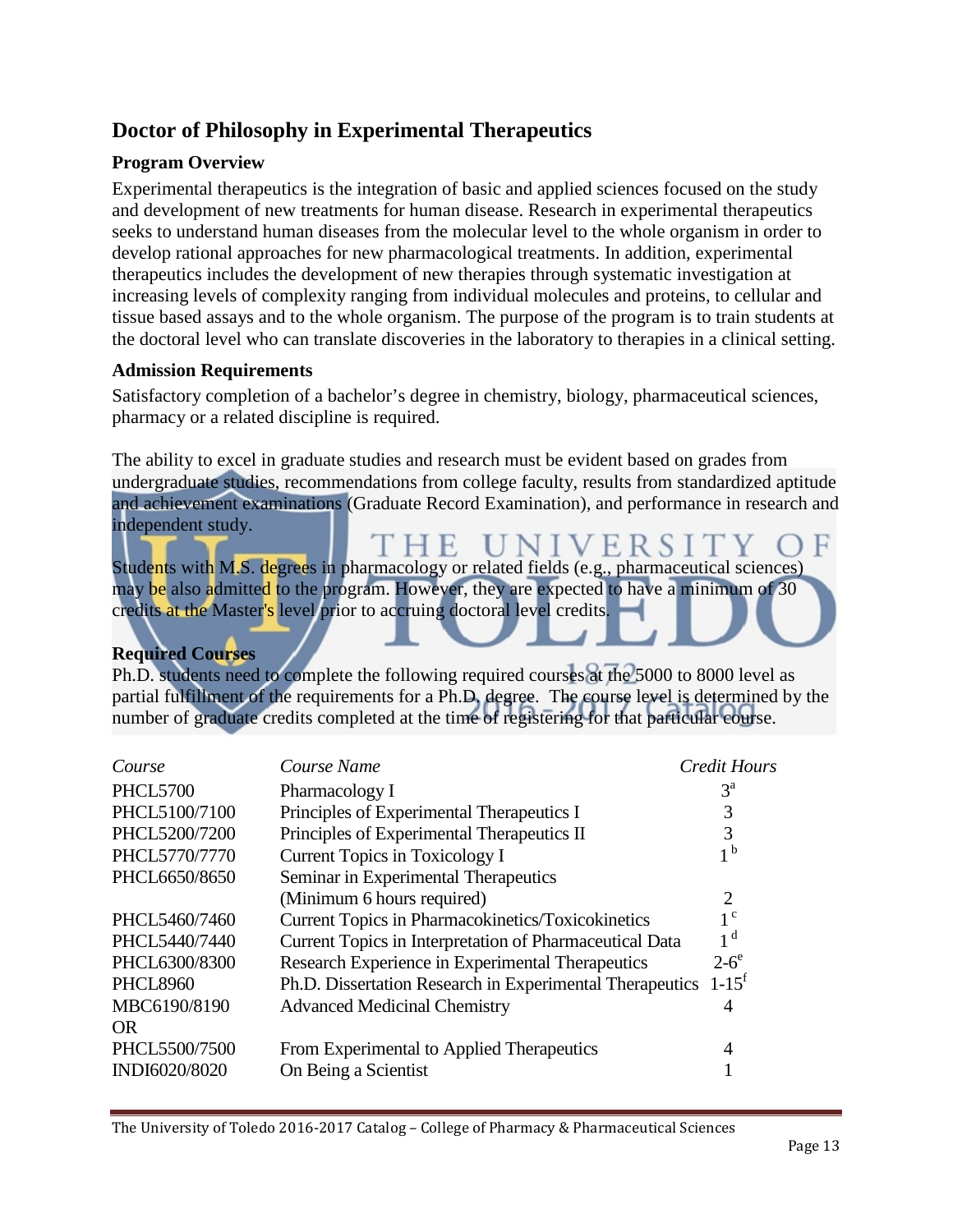<sup>a</sup> Not required if this same course, or PHCL3700 or equivalent was taken previously. If taken by Masters' students admitted to the program with eligibility to take 7/8 level courses, the PHCL 5700credit will not count toward those required for the Ph.D. degree.

b Requires PHCL4730 or PHCL5730 as pre-requisite or PHCL5730 as co-requisite. If PHCL-5730 taken by Masters' students admitted to the program with eligibility to take 7/8 level courses, the credit for this course will not count toward those required for the Ph.D. degree.

c Requires PHCL4760 or PHCL5760 as pre-requisite or PHCL5760 as co-requisite. If PHCL 5760 taken by Masters' students admitted to the program with eligibility to take 7/8 level courses, the credit for this course will not count toward those required for the Ph.D. degree.

d Requires PHCL5140 as pre- or co-requisite. If taken by Masters' students admitted to the program with eligibility to take 7/8 level courses, the credit for this course will not count toward those required for the Ph.D. degree.

<sup>e</sup> To fulfill the required laboratory rotations, a minimum of 4 hours must be taken in two different sections of the course (2 hours in each).

<sup>f</sup> A minimum of 30 hours is required

#### **General Elective Courses**

In addition to the required courses, general elective courses may be selected from the following. The course level to be taken is dependent on the number of graduate credits earned at the time of registration for that particular course:

| <i>Course</i>   | <b>Course Name</b>                                                 | <b>Credit Hours</b> |
|-----------------|--------------------------------------------------------------------|---------------------|
| <b>PHCL5750</b> | 1872<br><b>Toxicology II</b>                                       |                     |
| <b>PHCL5630</b> | <b>Cancer Chemotherapy</b>                                         |                     |
| <b>PHCL5990</b> | Cancer Chemotherapy<br>Problems in Pharmacolog 2016 - 2017 Catalog |                     |
| PHCL6390/8390   | Problems in Experimental Therapeutics                              | 1-6                 |
| MBC5620/7620    | <b>Biochemical Techniques</b>                                      |                     |
| MBC5380/7380    | Medicinal and Poisonous Plants                                     |                     |
| MBC6100/8100    | <b>Advanced Immunology</b>                                         |                     |
| MBC6800/8800    | Methods in Biotechnology                                           | 3                   |
| MBC6550/8550    | Biochemistry                                                       |                     |
| CHEM6510/8510   | Protein Chemistry                                                  | $2 - 4$             |
| CHEM6520/8520   | Enzymology                                                         | $2 - 4$             |
| CHEM6530/8530   | Nucleic Acid Chemistry                                             | $2 - 4$             |
| BIOL6010/8010   | <b>Advanced Molecular Biology</b>                                  | 4                   |
| BIOL6090/8090   | <b>Advanced Cell Biology</b>                                       |                     |
| BIOL6100/8100   | Research Methodology: Cell Mol. Biol.                              | 3                   |

#### **Specialized Elective Courses**

Specialized elective courses are recommended for students with concentrations in different areas of the program, and may be selected from the following list: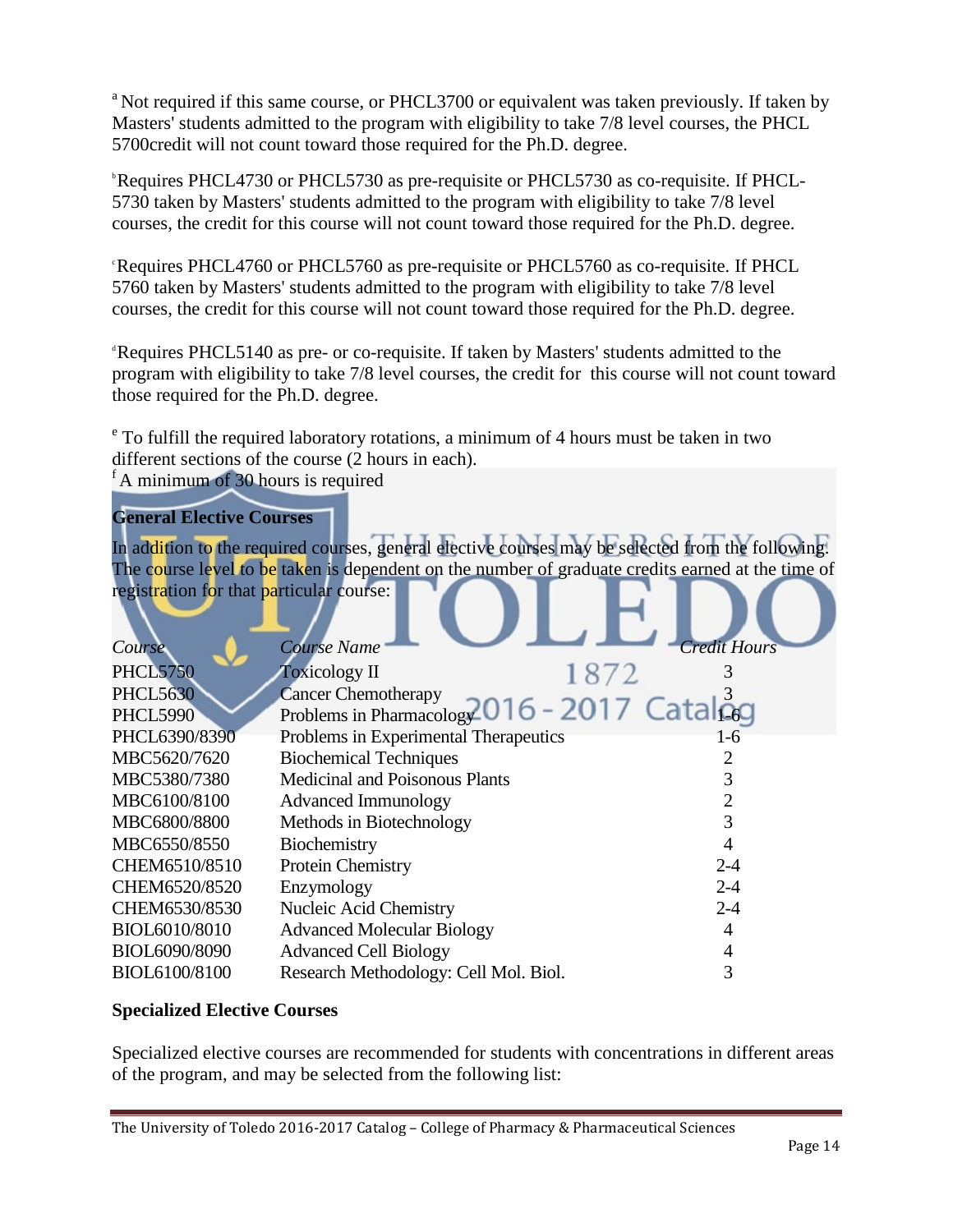| Course          | Course Name                                | Credit Hours |
|-----------------|--------------------------------------------|--------------|
| BMSP6340/8340   | CPRA in Cell Signaling and Biology         | 3            |
| BMSP6330/8330   | CPRA Protein Structure & Catalysis         | 2.5          |
| BMSP6340/8340   | <b>CPRA Genes &amp; Genomes</b>            | 2.5          |
| BMSP6360/8360   | <b>CPRA Cell Membrane</b>                  | 3            |
| IITP6020/8020   | <b>Advanced Immunology</b>                 |              |
| NND5810/7810    | Neuroscience                               | 6            |
| <b>BIOE5620</b> | Cellular Electrophysiology                 | 3            |
| <b>MFGM8690</b> | Innovation in Technology Commercialization | 3            |

Other elective courses may be taken with the approval of the department graduate committee

#### **Additional Requirements**

In addition, all students must satisfy the following:

- 1. Minimum of 90 semester hours of graduate credit, including a minimum of 30 semesters hours at the Masters level, and a Minimum of 60 semester hours of graduate credit beyond the master's level. The required minimum 60 credits beyond the Masters level should include a minimum of 30 hours of Ph.D. dissertation research.
- 2. Students admitted with a minimum of 30 semester hours at a Masters level should sign up for 7/8 level classes, if their Masters degree was conferred by a USA university. Students  $\vdash$ admitted with a Bachelor's degree or a foreign graduate degree should sign up for 5/6 level classes for the first 30 credit, and for 7/8 level classes thereafter.
- 3. With the approval of the department graduate committee, certain courses taken in a foreign university may be considered as equivalent to some of the program courses or for full-filling pre-requisite requirements 1872
- 4. A grade of B- or higher is expected to be maintained for the required courses. A grade of Bor higher is also required for all of the pre-requisite courses.
- 5. A cumulative graduate GPA of 3.0 or higher must be maintained.
- 6. Satisfactory overall performance is expected on a written qualifying examination, which is administered after completion of the required graduate courses for that exam. The qualifying examination covers the following graduate courses, including their pre- and/or co-requisites:

| PHCL5100/7100 | Principles of Experimental Therapeutics I               |  |
|---------------|---------------------------------------------------------|--|
| PHCL5200/7200 | Principles of Experimental Therapeutics II              |  |
| PHCL5770/7770 | Current Topics in Toxicology I                          |  |
| PHCL5440/7440 | Current Topics in Interpretation of Pharmaceutical Data |  |

7. Selection of a doctoral research adviser, preparation of an acceptable written Ph.D. dissertation proposal in consultation with the adviser, and the satisfactory oral defense of the proposal before the dissertation advisory committee. The written qualifying examination and the defense of the dissertation proposal will constitute the examination requirements necessary for advancement to candidacy for the Ph.D. in Experimental Therapeutics. The chair of the doctoral